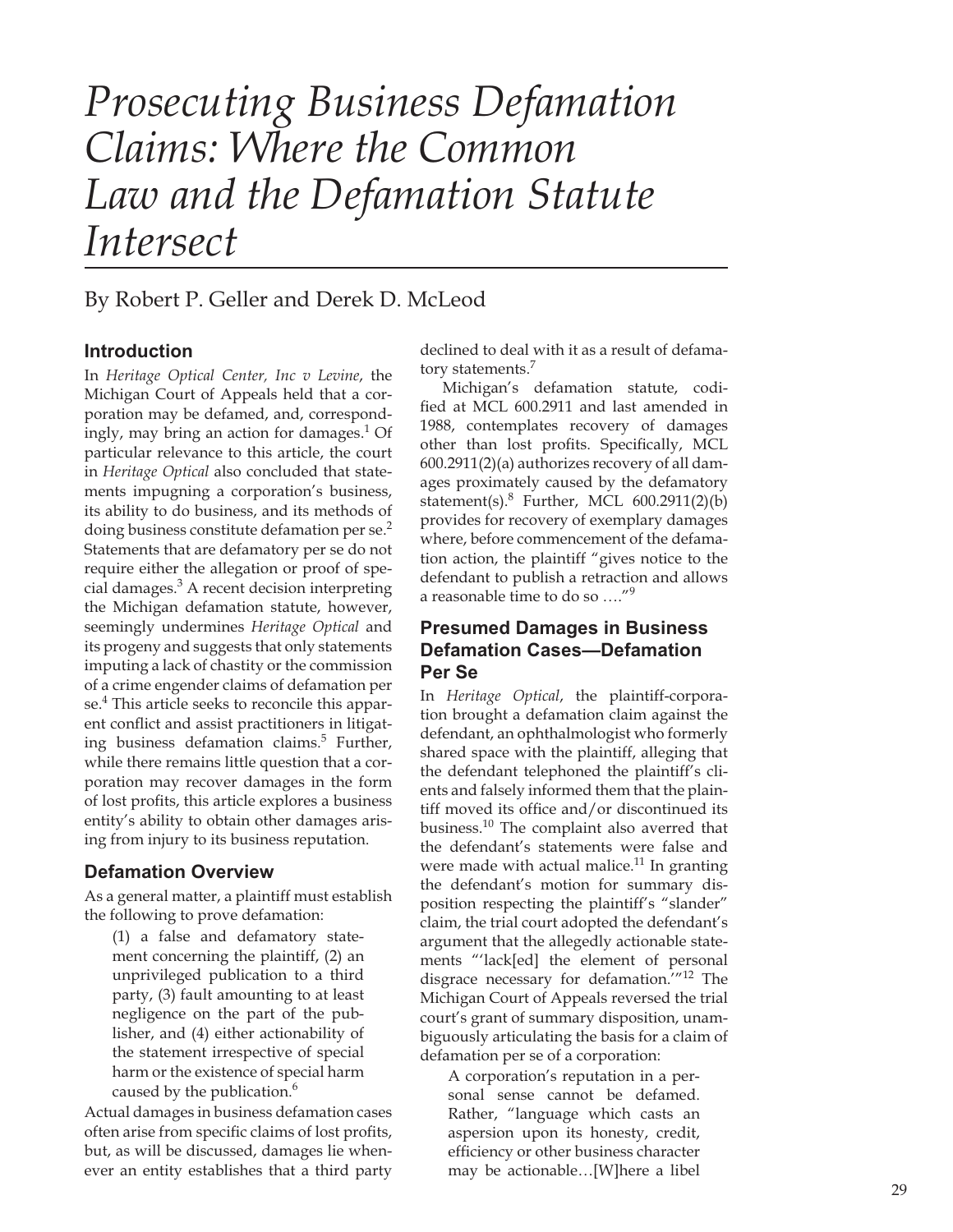contains an imputation upon a corporation in respect to its business, *its ability to do business*, and its methods of doing business, the same becomes libelous per se."<sup>13</sup>

In so holding, the court observed that "[a] statement that a corporation is no longer in business or is incapable of doing business affects that corporation's business reputation and its ability to do business[ ]" and may constitute the basis for a defamation per se claim.14 Curiously, the court in *Heritage Optical* made no mention of the Michigan defamation statute, which stated in relevant part that "… in actions based on libel or slander the plaintiff is entitled to recovery only for the *actual damages* which he has suffered in respect to his property, business, trade, profession, occupation, or feelings."15 Conversely, the then-applicable statute provided that words imputing a lack of chastity of a female and the commission of a criminal offense "*are actionable in themselves* …."16

During the two decades following the issuance of the opinion in *Heritage Optical*, defamation per se in a business defamation context received scant judicial treatment. A handful of courts have, however, affirmatively cited *Heritage Optical* and its holding that presumed damages are recoverable in business defamation claims. Though not central to its decision, the Michigan Court of Appeals in *Northland Wheels Roller Skating Center, Inc v Detroit Free Press, Inc*, relied on *Heritage Optical* for the proposition that where a defamatory statement impugns a corporation "in respect to its business, its ability to do business, and its methods of doing business, the same becomes libelous per se."17 Similarly, in *Savage v Lincoln*  Benefit Life Company, a federal district court expressly invoked the principles articulated in *Heritage Optical* in finding that defamation per se "is a 'false and malicious statement[ ] injurious to a person in his or her business … and special damages need not be alleged or proved.'"18 Like their predecessor *Heritage Optical*, *Northland Wheels* and *Savage* omit any discussion of MCL 600.2911 as it relates to damages, presumed or actual.<sup>19</sup> Unfortunately, the analysis of business defamation per se extends beyond *Heritage Optical* and its progeny and must necessarily attempt to reconcile subsequent decisions that adopt a narrow view of defamation per se in a nonbusiness context.

### *Burden v Elias Brothers Big Boy Restaurants* **and Its Interpretation of MCL 600.2911**

Although not a business defamation case, the Michigan Court of Appeals decision in *Burden v Elias Brothers Big Boy Restaurants* is instructive in resolving the uncertainty extant in the law. In *Burden*, decided in 2000, a Big Boy restaurant assistant manager accused the plaintiffs of having dined in that restaurant the previous day "without paying for their meals."<sup>20</sup> Following commencement of the plaintiffs' action against the defendant-restaurant, the defendant moved for summary disposition, arguing that the plaintiffs' defamation claim required either a showing of actual malice or proof of economic damages under MCL  $600.2911(2)$ (a) and (7). In response, the plaintiffs insisted that MCL 600.2911(7) did not repeal MCL 600.2911(1) (pertaining to words imputing a lack of chastity or the commission of a crime) "or override prior case law permitting an action for slander per se wherein damages are presumed."<sup>21</sup> The trial court endorsed the defendant's argument and concluded that the plaintiffs failed to present evidence that would have raised a question of fact with respect to either the presence of economic damages or the actual malice required to obtain noneconomic damages. $^{22}$ 

On appeal, the *Burden* Court initially stated that the "primary goal of judicial interpretation is to ascertain and give effect to the intent of the Legislature[ $J^{\prime\prime 23}$  and added that the "first step" in such a "determination is to review the specific language of the statute." $^{24}$ It acknowledged that where the statute is unambiguous, the Michigan Legislature is presumed to have intended the plainly expressed meaning, and that interpretation by the court is "neither required nor permissible."25 However, cautioned *Burden*, "the language of a statute should be read in light of previously established rules of the common law[ ]"<sup>26</sup> and that "[w]ell-settled common-law principles are not to be abolished by implication, and when an ambiguous statute contravenes common law, it must be interpreted so that it makes the least change in the common law."27

Applying this analytical framework, the *Burden* Court examined the pertinent sections of MCL 600.2911, which provide:

(1) Words imputing a lack of chastity to any female or male are actionable in themselves and subject the person who uttered or published them to

Actual damages… often arise from specific claims of lost profits, but, as will be discussed, damages lie whenever an entity establishes that a third party declined to deal with it as a result of defamatory statements.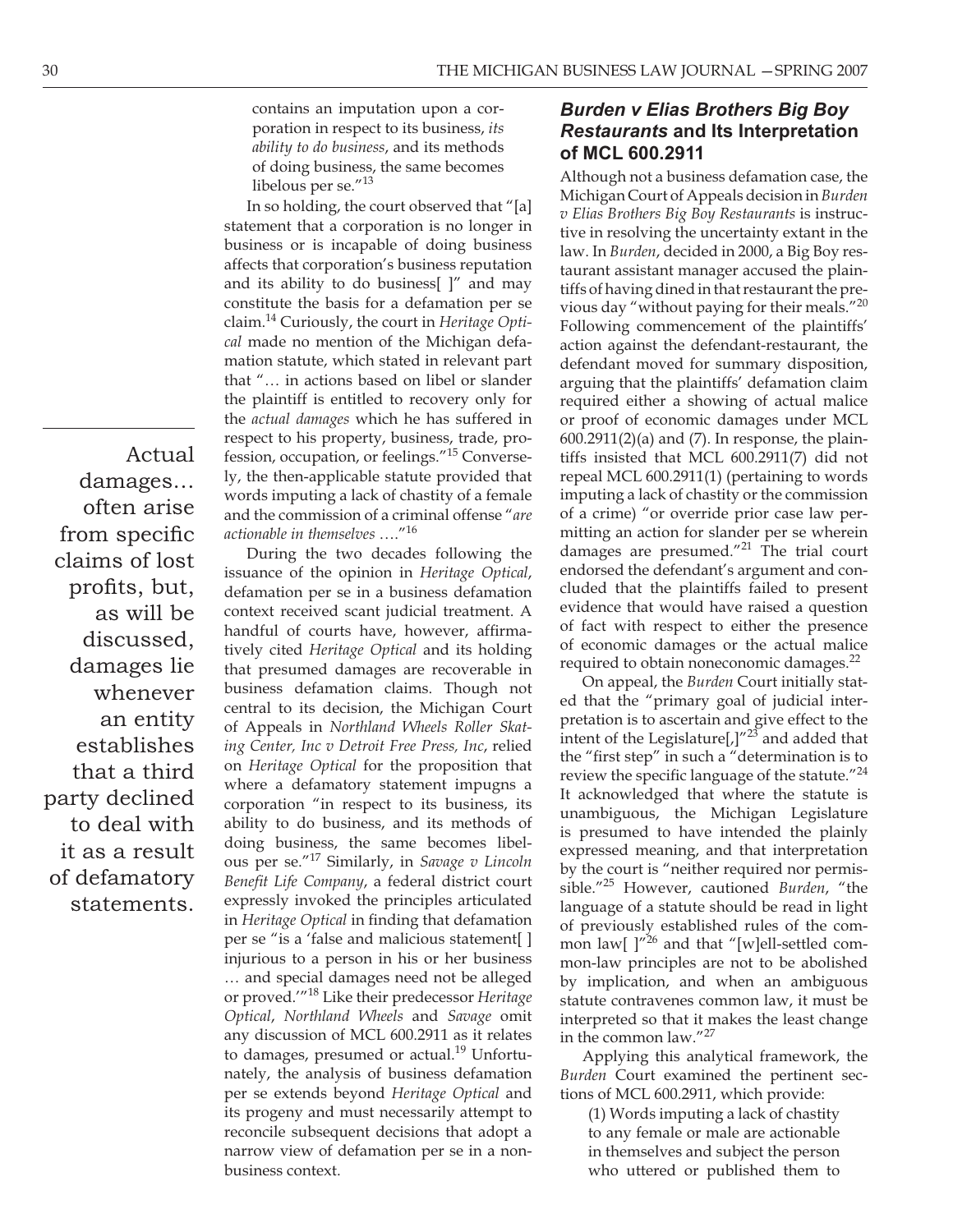a civil action for the slander in the same manner as the uttering or publishing of words imputing the commission of a criminal offense.

(2)(a) Except as provided in subdivision (b), in actions based on libel or slander the plaintiff is entitled to recover only for the actual damages which he or she has suffered in respect to his or her property, business, trade, profession, occupation, or feelings.

….

(7) An action for libel or slander shall not be brought based upon a communication involving a private individual unless the defamatory falsehood concerns the private individual and was published negligently. Recovery under this provision shall be limited to economic damages including attorney fees.<sup>28</sup>

It then observed that words charging the commission of a crime were defamatory per se at common law, and that the injury to the person subject to such a statement was "presumed to the extent that the failure to prove damages [was] not a ground for dismissal."29 The court restated the familiar proposition of law that "[w]here defamation per se has occurred, the person defamed is entitled to recover general damages in at least a nominal amount."<sup>30</sup> Interestingly, the court then added that where the defamatory statement is "'maliciously published,' the person defamed may recover 'substantial damages' even where no special damages could be shown."31 Phrased differently, where per se defamation exists, "the presumption of general damages is well settled[ ]"—irrespective of whether such damages are nominal or substantial.<sup>32</sup>

*Burden* literally applies MCL 600.2911(1), and in its discussion of defamation per se ignores other forms of defamation per se cognizable under the common law, including the type of business defamation addressed in *Heritage Optical*. Its analysis of MCL 600.2911(1) theoretically undermines *Heritage Optical* and eliminates presumed damages in business defamation claims. As a consequence, *Burden* would require business entities to establish actual damages under subsection (2)(a) of the Michigan defamation statute.

### **Unraveling the Presumed Damages Quagmire: Do** *Heritage Optical* **and Its Progeny Exist Post-***Burden***?**

Several unpublished decisions of the Michigan Court of Appeals and at least one federal court decision applying Michigan law have, to some degree, clarified the state of the law in this regard. In *Action Auto Glass v Auto Glass Specialists*, a 2001 decision, the plaintiffs and the defendant competed against one another in the glass components business.<sup>33</sup> To attract business, the plaintiffs offered their customers coupons that could be used to offset part or all of insurance deductibles. The defendant attempted to undermine the plaintiff's coupon promotionals by placing advertisements in several newspapers that read:

If the glass company is to make a profit on a couponed job it must do one of three things: 1) Inflate the price to cover the coupon amount, 2) Cut corners on materials & installation, or 3) Overbill the insurance company (also known as fraud). $34$ 

Among other counts, the plaintiffs alleged that the defendant defamed them by representing to the public that they were "members of a narrowly-defined class of businesses which engage in insurance fraud."35 The plaintiffs argued that the defendant's advertisement was false and misleading because it implied that their business practices were criminal, even though the defendant's advertisements did not mention the plaintiffs by name.

In its analysis, the United States District Court for the Western District of Michigan reiterated the common law precept that certain statements constitute defamation per se, using as an example words imputing criminality, and noted that the failure to prove damages is not grounds for summary dismissal.36 In so ruling, the *Action Auto* Court cited *Burden*. 37 But in the very next sentence, the court cited *Heritage Optical* for the proposition that, "[s]imilarly, statements which denigrate the business reputation of another are defamatory per se."38 Thus, the *Action Auto* Court simultaneously cited to both *Heritage Optical* and *Burden* with approval, and impliedly concluded that presumed damages exist in the context of business defamation under *Heritage Optical*, even in the post-*Burden* world.

Michigan's defamation statute (MCL 600.2911) contemplates recovery of damages other than lost profits.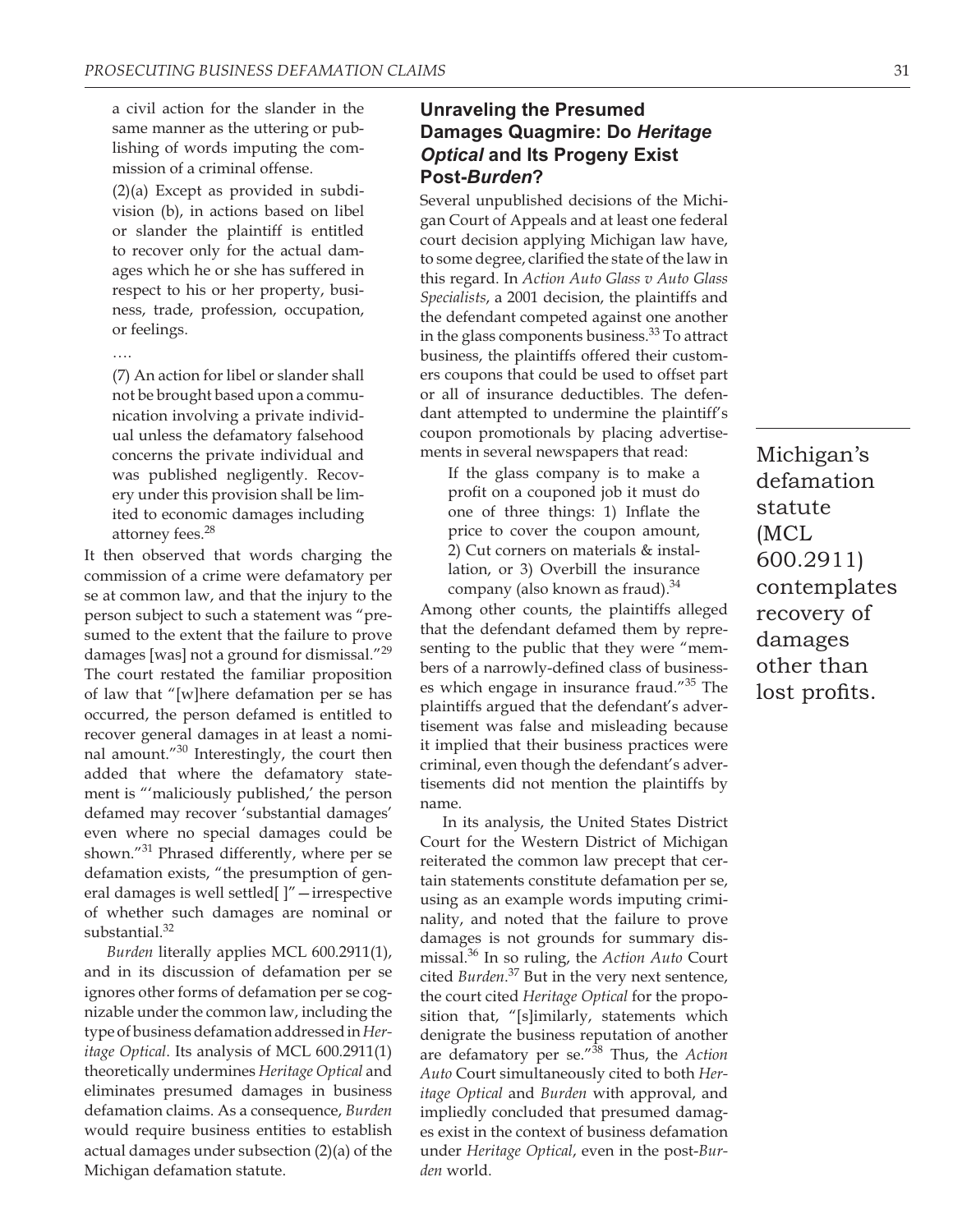The lack of clarity regarding defamation per se claims in the business defamation context should be addressed by the Michigan Legislature or Michigan

courts.

Likewise, in *Friday v Van Horn*, a decision of the Michigan Court of Appeals issued in 2004, an individual—and not corporate plaintiff brought an action for damages based upon the allegation that the defendant falsely stated that the plaintiff could not perform any work.39 After dismissing the plaintiff's defamation claim, the court evaluated the plaintiff's claim for tortious interference with business relations.<sup>40</sup> Following its conclusion that the first two elements of the tortious interference claim had been met, the court examined the third element, which required the plaintiff to allege the commission of an intentional, lawful act with malice, which was unjustified under the law, for purposes of invading the plaintiff's business relationships. $41$ 

In support of her argument, the plaintiff claimed that the alleged defamatory statements satisfied the third element of her tortious interference claim. The *Friday* Court disagreed, noting that "in the cases cited by plaintiff, the alleged defamatory statements were defamatory per se because they made accusations of criminal conduct or were injurious to a person in his or her business."42 Not surprisingly, the court relied on *Heritage Optical* in asserting this statement of law.43 But because the statements at issue in *Friday* were "not defamatory per se because they did not involve accusations of criminal activity, did not defame plaintiff in her professional capacity, and did not question [the plaintiff's] chastity," the court concluded that the plaintiff failed to establish the third element of her tortious interference claim, citing *Burden*. 44 While in dicta only, *Friday*, like *Action Auto*, intimates that *Heritage Optical*'s holding survives *Burden*.

Subsequently, in *George v Senate Democratic Fund*, the Michigan Court of Appeals examined MCL 600.2911 and *Burden*. 45 In *George*, the plaintiff argued that, despite the absence of actual damages, he could maintain his defamation claim because the statements at issue concerned his profession or employment. The court rejected this argument, finding that MCL  $600.2911(1)$  authorized defamation per se claim only if the defendant published statements imputing lack of chastity or criminality.<sup>46</sup> It further stated that because defamatory statements concerning a person's business or profession are not made "specifically actionable" by MCL 600.2911(1), such claims are governed by the remainder of the Michigan defamation statute, specifically MCL  $600.2911(2)$ (a) and (b), which limit recovery to actual damages (and other damages if a retraction is requested and it allows a reasonable time in which to so retract). $47$  For this reason, and in light of *Burden*, the *George*  Court affirmed the dismissal of the plaintiff's claim. Therefore, while *Burden*, by itself, may innocuously stand for the proposition that statements imputing a lack of chastity or the commission of a crime are not subject to the damage provisions of MCL 600.2911(2)(a) and (7), its subsequent interpretation has the potential to subvert *Heritage Optical*. 48

None of these post-*Burden* opinions constitute binding precedent because they are unpublished. $4^{49}$  Nevertheless, the lack of clarity regarding defamation per se claims in a business defamation context should be addressed by the Michigan Legislature or Michigan courts in view of *Burden* and MCL 600.2911(1). It does, however, appear logical to assume that, even without clarification, where a corporation's reputation is impugned through a statement concerning the commission of a crime, a corporation could maintain an action alleging defamation per se under MCL  $600.2911(1).50$ 

#### **Damages to Reputation As Part of the Actual Damages Calculation—** *Michigan Microtech v Federated Publications, Inc*

The Michigan Court of Appeals' 1991 decision in *Michigan Microtech v Federated Publications, Inc* offers insight into the composition of actual damages in a business defamation context. There, the plaintiff, a satellite antenna service, alleged that the defendant published a news story that the plaintiff was discontinuing sales of its satellite dishes due to "scrambling" problems and marginal or nonexistent profits.<sup>51</sup>

Significantly, the court first articulated the fundamental premise that while a corporation does not have a reputation in the personal sense, it does have a business reputation that can be defamed.<sup>52</sup> It then cited *Heritage Optical* for the proposition that a forprofit corporation may be defamed where a statement tends to prejudice the corporation or deters others from dealing with it. $53$ The Court of Appeals favorably compared the defendant's statement to the actionable statements complained of in *Heritage Optical* because it "had the potential of adversely affecting Microtech's business reputation and its ability to sell satellite dishes."<sup>54</sup>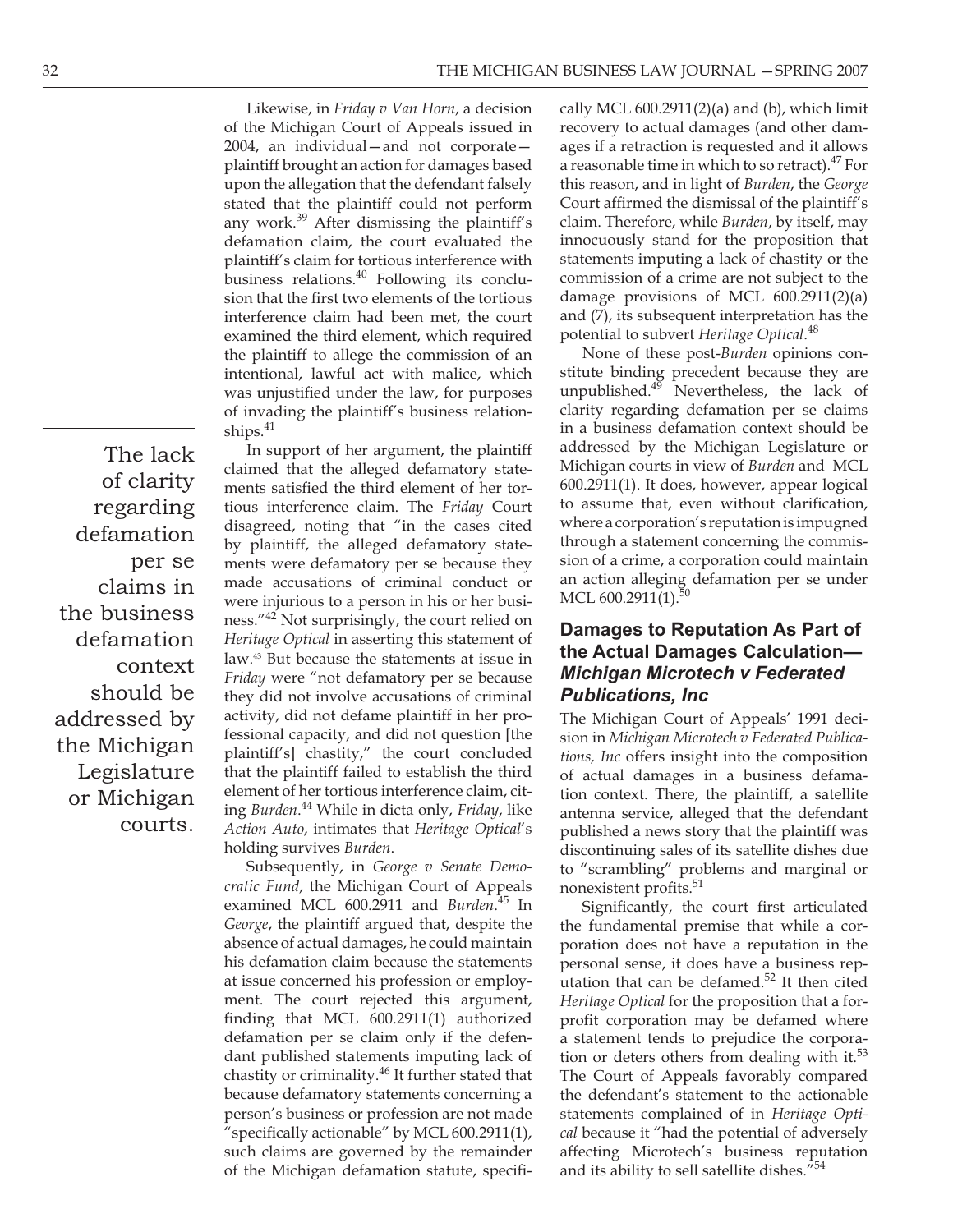*Michigan Microtech*'s discussion of damages provides a roadmap for litigating a business defamation claim. It initially brings *Heritage Optical*'s defamation per se/presumed damages holding in line with the United States Supreme Court's decision in *Gertz v Robert Welch, Inc*. 55 In *Gertz*, the Supreme Court held that a plaintiff cannot obtain presumed damages unless it establishes that the defamatory statements are made with actual malice, $56$  which Michigan courts define as:

[K]nowledge that the published statement was false or as reckless disregard as to whether the statement was false or not. Reckless disregard for the truth is not established merely by showing that the statements were made with preconceived objectives or insufficient investigation. Furthermore, ill will, spite or even hatred, standing alone, do not amount to actual malice. "Reckless disregard" is not measured by whether a reasonably prudent man would have published or would have investigated before publishing, but by whether the publisher in fact entertained serious doubts concerning the truth of the statements published.<sup>57</sup>

Under *Gertz* then, presumed damages are available only if the defamatory statements were made with actual malice. *Michigan Microtech* confirms as much in its citation to *Gertz* as support for its conclusion that "[p]resumed damages are recoverable where malice is shown. Otherwise, actual damages must be proven."<sup>58</sup>

At trial, the plaintiff established that its sales diminished after publication of the defamatory article, and its proofs evidenced the dollar value of those lost sales. $59$  In its opinion, the court emphasized the interrelationship between injury to reputation and business losses: "[L]oss of reputation and loss of profits are intertwined[ in that t]he loss of both is shown by a diminished number of customers."60 Harm to the plaintiff's reputation, thus, constituted actual damages. This result is not surprising given that all defamation concerning a business entity necessarily affects its reputation and its ability to conduct business and will invariably deter others from transacting business with it.

Framed in the context of the foregoing cases, while lost profits represent the traditional form of damages recovered by enti-

ties in business defamation claims, *Gertz* and *Michigan Microtech* appear to hold that damage to an entity's reputation falls within the ambit of actual damages sustained by the entity. In *Gertz*, the Supreme Court held that "actual injury is not limited to out-of-pocket loss."61 Rather, actual damages can include other types of actual harm inflicted by the defamatory statement, including "impairment of reputation and standing in the community, personal humiliation, and mental anguish and suffering."62 Of course, *Gertz*  counsels, "juries must be limited by appropriate instructions, and all awards must be supported by competent evidence concerning the injury, although there need be no evidence which assigns an actual dollar value to the injury."<sup>63</sup> Thus, *Gertz* stands firmly behind the proposition that actual damages encompass damages arising from impairment of reputation, and *Michigan Microtech* appears to graft this notion into Michigan law. $64$  It is completely logical to assume that where a statement, made with malice, impugns the reputation of a business entity, the entity has been damaged, irrespective of whether lost profits can be proved with great specificity.<sup>65</sup> Although there exists a relatively liberal standard for proving damages in a business defamation lawsuit, damages must be based on the evidence and not on speculation, guess, or conjecture.<sup>66</sup>

#### **Conclusion and Practice Points**

*Heritage Optical*'s recognition of defamation per se arguably remains intact in the context of business defamation.<sup>67</sup> But presumed damages are available only if the actionable statements are made with actual malice.<sup>68</sup> Ultimately, the courts or the Michigan Legislature must resolve the uncertainty clouding the application of MCL 600.2911, particularly as it pertains to statements defaming business entities.

In any event, it is appropriate to question the utility of presumed damages and the benefit that inures to the client. After all, assuming that a claim for business defamation finds its way to a jury, no client or practitioner wants to merely receive a token verdict of \$1 in presumed damages. Accordingly, in addition to alleging that the client-entity is entitled to presumed damages under *Heritage Optical*, the practitioner should plead and establish injury to the entity's business reputation in the form of actual damages, in accord with *Gertz* and *Michigan Micro-* Although there exists a relatively liberal standard for proving damages in a business defamation lawsuit, damages must be based on the evidence and not on speculation, guess, or conjecture.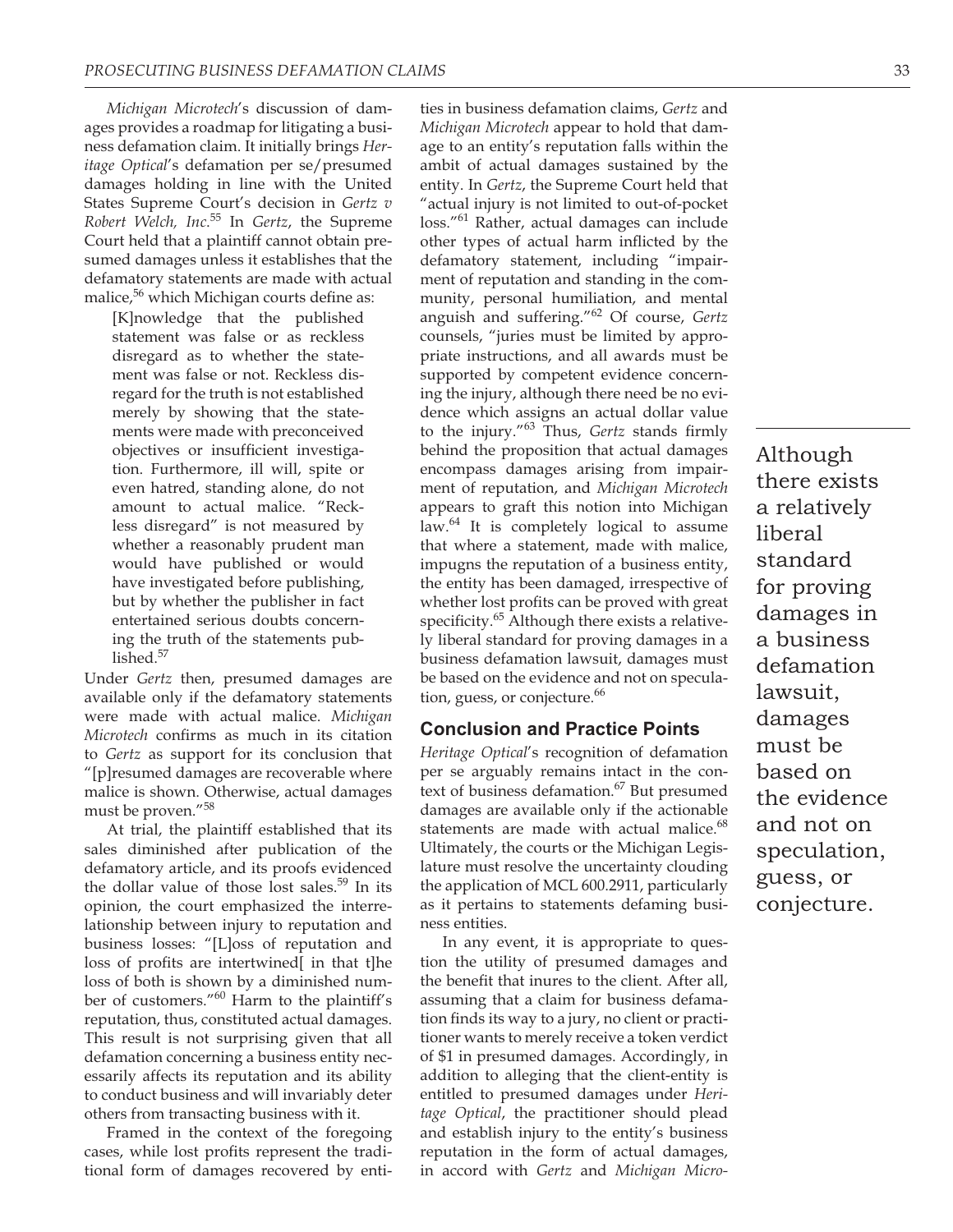*tech*. 69 Indeed, *Michigan Microtech* expressly acknowledges that corporations enjoy business reputations that can be defamed, and MCL 600.2911(2)(a) contemplates an award of actual damages to compensate for injuries resulting from defamation. Further, because *Michigan Microtech* adopts a liberal methodology for proving actual damages to establish injury to reputation, the practitioner may exercise greater creativity in demonstrating such damages.<sup>70</sup>

MCL 600.2911(7), last amended in 1988, limits a "private individual" to "economic damages" if the defamatory statements were "published negligently."71 Subsection (7) facially applies only to "private individual[s]" and not business entities. In this respect, MCL 600.2911 leaves intact the pre-amendment principle that business entities may obtain actual damages, including damages to reputation, as contemplated by the broadly-drafted actual damages provision in subsection (2)(a).

Perhaps the ultimate lesson to be learned is highlighted by *The Rink, Inc v Sosnoski*, an unpublished decision of the Michigan Court of Appeals.72 In *The Rink*, the plaintiff-corporation alleged \$1,000,000 in damages for defamation and tortious interference with business relations. When the plaintiff failed to respond to a request to admit that it had not suffered any economic damages, the trial court entered an order directing it to substantiate its claim for pecuniary harm. The plaintiff failed to comply with the trial court's order, and the trial court deemed the requested matters admitted and dismissed the complaint.

On appeal, the plaintiff argued that it stated a claim for defamation, that such a claim is actionable "irrespective of damages when the defamation pertains to one's business," and that the trial court should have not dismissed the complaint due to a failure to provide evidence of economic damages.<sup>73</sup> In one respect, the court agreed, acknowledging that "[i]t is true that one element of a defamation claim is actionability of the statement irrespective of special harm (defamation per se) or the existence of special harm caused by the publication (defamation per quod), and that defamation per se exists where the false statement injures a person in his profession or employment."<sup>74</sup> As a consequence, the plaintiff was not required to plead or prove special damages.75 However, in *The Rink*, the plaintiff *did* plead special damages, as it alleged that the

defendants' statements caused damage to its reputation in excess of \$1,000,000.

*The Rink* Court explained that a complaint must include a demand for judgment:

If the demand is for money damages, a specific amount may not be stated unless "the claim is for a sum certain or a sum that can by computation be made certain, or if the amount sought is \$25,000 or less." [ ] By alleging and demanding specific damages of \$1,000,000, the plaintiff implied that it could support its demand for that sum with evidence.<sup>76</sup>

Therefore, instead of finding that the plaintiff had not suffered any special damages when it failed to respond to the requests for admissions, the trial court appropriately ordered the plaintiff to file an amended response to the request to admit disclosing the basis for its specified money damages.<sup>77</sup> Ultimately, the Court of Appeals affirmed the dismissal of the complaint due to the plaintiff's failure to substantiate its claim for damages, but the import of *The Rink* is this: While a business entity may be defamed irrespective of proof of pecuniary damages, the entity should avoid pleading a specific amount of damages to escape the fate suffered by the plaintiff in *The Rink*.

#### **NOTES**

3. *Id.* at 797. "Special damages, a part of actual damages, are losses having economic or pecuniary value." *Michigan Microtech, Inc v Federated Publications, Inc*, 187 Mich App 178, 182-83, 466 NW2d 717 (1991), *lv denied*, 438 Mich 873 (1991) (citing Smolla, Defamation, secs 7.02[1], 9.06[1], pp 7-2, 7-3, 9-10).

4. *See Burden v Elias Bros Big Boy Restaurants*, 240 Mich App 723, 613 NW2d 378 (2000), *lv denied*, 463 Mich 989, 624 NW2d 189 (2001).

5. For purposes of this article, the term "defamation" generically refers to both libel and slander. Further, when applicable, the term "corporation" is inclusive of all business entities.

6. *Michigan Microtech*, 187 Mich App at 182 (citing *Rouch v Enquirer & News of Battle Creek*, 427 Mich 157, 173-74, 398 NW2d 245 (1986)).

7. *See Michigan Microtech*, 187 Mich App at 187-88.

8. Specifically, MCL 600.2911(2)(a) provides:

"Except as provided in subdivision (b), in actions based on libel or slander the plaintiff is entitled to recover only for the actual damages which he or she has suffered in respect to his or her property, business, trade, profession, occupation, or feelings." Note, however, that where a defamatory statement is negligently published against a "private individual," damages are "limited to economic damages including attorney fees." MCL 600.2911(7). In *In re Thompson*, the court observed that "'damages to reputation or feelings' are not within the scope of

In addition to alleging that the cliententity is entitled to presumed damages, the practitioner should plead and establish injury to the entity's business reputation in the form of actual damages.

<sup>1. 137</sup> Mich App 793, 359 NW2d 210 (1984).

<sup>2.</sup> *Id.* at 798.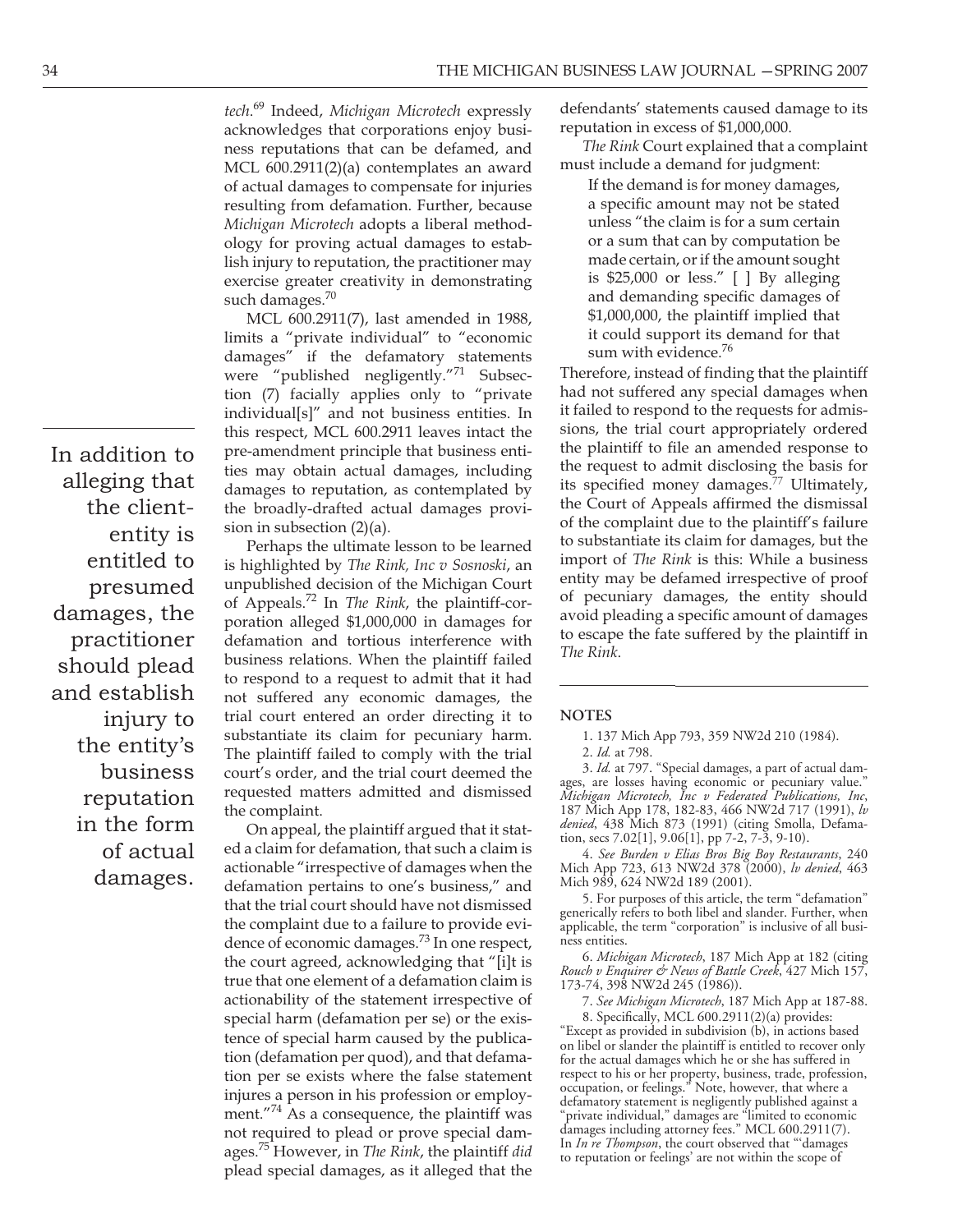economic damages, as that term is defined in [MCL] 600.2911(7)." 162 BR 748, 773 (Bankr ED Mich 1993) (quoting *Glazer v Lamkin*, 201 Mich App 432, 437, 506 NW2d 570 (1993)).

9. MCL 600.2911(2)(b).

10. *Heritage Optical*, 137 Mich App at 795.

11. *Id.* at 796.

12. *Id.* (citation omitted in original).

13. *Id.* at 798 (citing *Diplomat Electric, Inc v Westinghouse Electric Supply Co*, 378 F2d 377, 383 (5th Cir 1967); *Maytag Co v Meadows Mfg Co*, 45 F2d 299, 302 (7th Cir 1930)) (internal quotations withdrawn).

14. *Id.*

15. 1961 PA 236, sec 2911(2)(a) (emphasis added). *See also Peisner v Detroit Free Press, Inc*, 421 Mich 125, 130, 364 NW2d 600 (1984).

16. *Id.* at sec 2911(1) (emphasis added).

17. 213 Mich App 317, 328, 539 NW2d 774 (1995) (quoting *Heritage Optical*, 137 Mich App at 798) (emphasis withdrawn).

18. 49 F Supp 2d 536, 541 (ED Mich 1999) (quoting *Heritage Optical*, 137 Mich App at 797).

19. In *Northland Wheels*, the court gave considerable treatment to the fair reporting privilege codified in MCL 600.2911(3). 213 Mich App at 324-30. However, the court did not make any reference to damages available under MCL 600.2911 in its discussion of *Heritage Optical*. *Id.* at 328-29.

20. 240 Mich App at 724-25.

21. *Id.* at 725.

22. *Id.*

23. *Id.* at 726 (citing *Frankenmuth Mut Ins Co v Marlette Homes, Inc*, 456 Mich 511, 515, 573 NW2d 611  $(1998)$ 

24. *Id.* (citing *In re MCI Telecommunications Complaint*, 460 Mich 396, 411, 596 NW2d 164 (1999)).

25. *Id.* at 726-27 (citing *In re MCI*, 460 Mich at 411).

26. *Id.* at 727 (citing *B & B Investment Group v Gitler*, 229 Mich App 1, 7, 581 NW2d 17 (1998)).

27. *Id.* (citing *Marquis v Hartford Accident & Indemnity (After Remand)*, 444 Mich 638, 652-53, 513 NW2d 799 (1994)).

28. MCL 600.2911.

29. *Burden*, 240 Mich App at 727-28 (citing *Sias v General Motors Corp*, 372 Mich 542, 551, 127 NW2d 357 (1964); *Peoples v Detroit Post & Tribune Co*, 54 Mich 457, 20 NW 528 (1884); *Wilkerson v Carlo*, 101 Mich App 629, 632, 300 NW2d 658 (1980)).

30. *Id.* at 728 (citing *Slater v Walter*, 148 Mich 650, 652-53, 112 NW 682 (1907); *Scougale v Sweet*, 124 Mich 311, 323-25, 82 NW 1061 (1900); *Sias*, 372 Mich at 551-52.

31. *Id.* (quoting *Whittemore v Weiss*, 33 Mich 348, 353 (1876)).

32. *Id.* (citing *McCormick v Hawkins*, 169 Mich 641, 650, 135 NW 1066 (1912); *Clair v Battle Creek Journal Co*, 168 Mich 467, 473-74, 134 NW 443 (1912); *Simons v Burnham*, 102 Mich 189, 204, 60 NW 476 (1894); *In re Thompson*, 162 BR at 772).

33. No 00-756, 2001 WL 1699205 (WD Mich Aug 21, 2001) (unpublished).

- 34. *Id.* at \*1.
- 35. *Id.*

36. *Id.* at \*4 (citing *Burden*, 240 Mich App at 727-

28).

37. *Id.* (citing *Burden*, 240 Mich App at 727-28).

38. *Id.* (citing *Heritage Optical*, 137 Mich App at 797-98).

39. No 244784, 2004 WL 1057786, \*1 (Mich App May 11, 2004) (unpublished).

40. For the elements of a tortious interference claim, *see Lakeshore Community Hosp v Perry*, 212 Mich App 396, 401, 538 NW2d 24 (1995) (and cases cited).

41. *Friday*, 2004 WL 1057786 at \*3 (citing *Feldman v Green*, 138 Mich App 360, 369, 360 NW2d 881 (1984)).

42. *Id.* (citing *Heritage Optical*, 137 Mich App at 797; *Wilkerson*, 101 Mich App at 632).

43. *Id.* (citing *Heritage Optical*, 137 Mich App at 797; *Wilkerson*, 101 Mich App at 632).

44. *Id.* (citing *Burden*, 240 Mich App at 728; MCL 600.2911(1)).

45. Nos 253202 and 254158, 2005 WL 1027107 (Mich App May 3, 2005) (unpublished).

46. *Id.* at \*2.

47. *Id.*

48. *See id*.

49. *See* MCR 7.215(C)(1).

50. *See generally Action Auto*, 2001 WL 1699205; *see also Auto Enterprises Sales, Inc v General Motors Acceptance Corp of Canada*, No 248894, 2004 WL 2601247 (Mich App Nov 16, 2004) (unpublished).

51. *Michigan Microtech*, 187 Mich App at 181-82.

52. *Id.* at 182-83.

53. *Id.* at 183 (quoting *Heritage Optical*, 137 Mich App at 797-98).

54. *Id.* Interestingly, the defendant in *Michigan Microtech* did not argue that MCL 600.2911 trumped the decision in *Heritage Optical*, but rather, that *Heritage Optical* was distinguishable because the defendant in that case intended to harm the plaintiff.

55. 418 US 323, 94 S Ct 2997, 41 L Ed 2d 789 (1974). While *Heritage Optical* made no express reference to *Gertz*, it implied that actual malice was a requirement for obtaining presumed damages. *Heritage Optical*, 137 Mich App at 797 ("[f]alse and malicious statements injurious to a person in his or her business are actionable per se, and special damages need not be alleged or proved[ ]").

56. *Id.* at 349.

57. *Ireland v Edwards*, 230 Mich App 607, 622, 584 NW2d 632 (1998) (quoting *Grebner v Runyon*, 132 Mich App 327, 332-33, 347 NW2d 741 (1984)).

58. *Michigan Microtech*, 187 Mich App at 187 (citing *Gertz*, 418 US at 349). *Michigan Microtech*'s actual malice requirement was acknowledged in *Chonich v Wayne Co Community College*, 973 F2d 1271, 176-77 (6th Cir 1992). *See also* M Civ JI 118.05.

59. *Id.* at 188.

60. *Id.* at 190.

61. *Gertz*, 418 US at 350.

- 62. *Id.* at 350 (emphasis added).
- 63. *Id.*

64. *Michigan Microtech*, 187 Mich App at 187-88. In the individual context, the Michigan Supreme Court recognized that, "'[i]ndeed, in many cases the effect of defamatory statements is so subtle and indirect that it is impossible directly to trace the effects thereof in loss to a the person defamed.'" *Sias*, 372 Mich at 551 (quoting 3 Restatement, Torts, sec 621). Interestingly, the *Sias* Court made no mention of 1961 PA 236, sec 2911.

65. *Cf. Sias*, 372 Mich at 551 (quoting 3 Restatement, Torts, sec 621).

66. *Michigan Microtech*, 187 Mich App at 190. *See*, *e.g.*, *Bonelli v Volkswagen of America, Inc*, 166 Mich App 483, 511, 421 NW2d 213 (1988) ("[t]he type of uncertainly which will bar recovery of damages is 'uncertainty as to the fact of the damage and not as to its amount … [since] where it is certain that damage has resulted, mere uncertainty as to the amount will not preclude the right of recovery"); *Montcalm Fibre Co, Inc v Advanced Organ-*